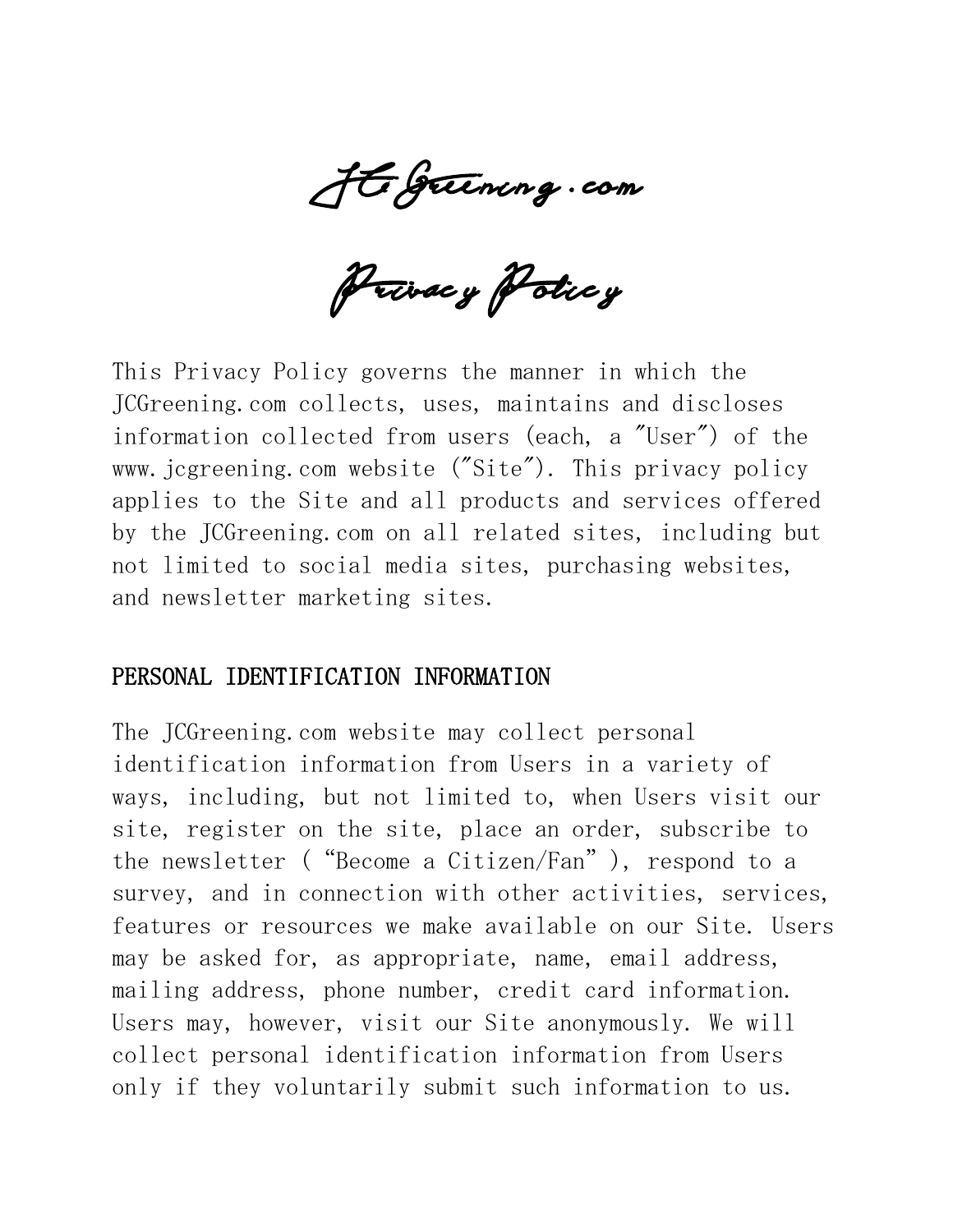Users can always refuse to supply personally identification information, except that it may prevent them from engaging in certain Site related activities.

## NON-PERSONAL IDENTIFICATION INFORMATION

The JCGreening.com website may collect non-personal identification information about Users whenever they interact with our Site. Non-personal identification information may include the browser name, the type of computer and technical information about Users means of connection to our Site, such as the operating system and the Internet service providers utilized and other similar information.

### WEB BROWSER COOKIES

The JCGreening.com website may use "cookies" to enhance User experience. User's web browser places cookies on their hard drive for record-keeping purposes and sometimes to track information about them. User may choose to set their web browser to refuse cookies, or to alert you when cookies are being sent. If they do so, note that some parts of the Site may not function properly.

### WHY WE COLLECT THIS INFORMATION

The JCGreening.com website collects such Non-personal and Personal Information for the following purposes:

1.To provide and operate the Services;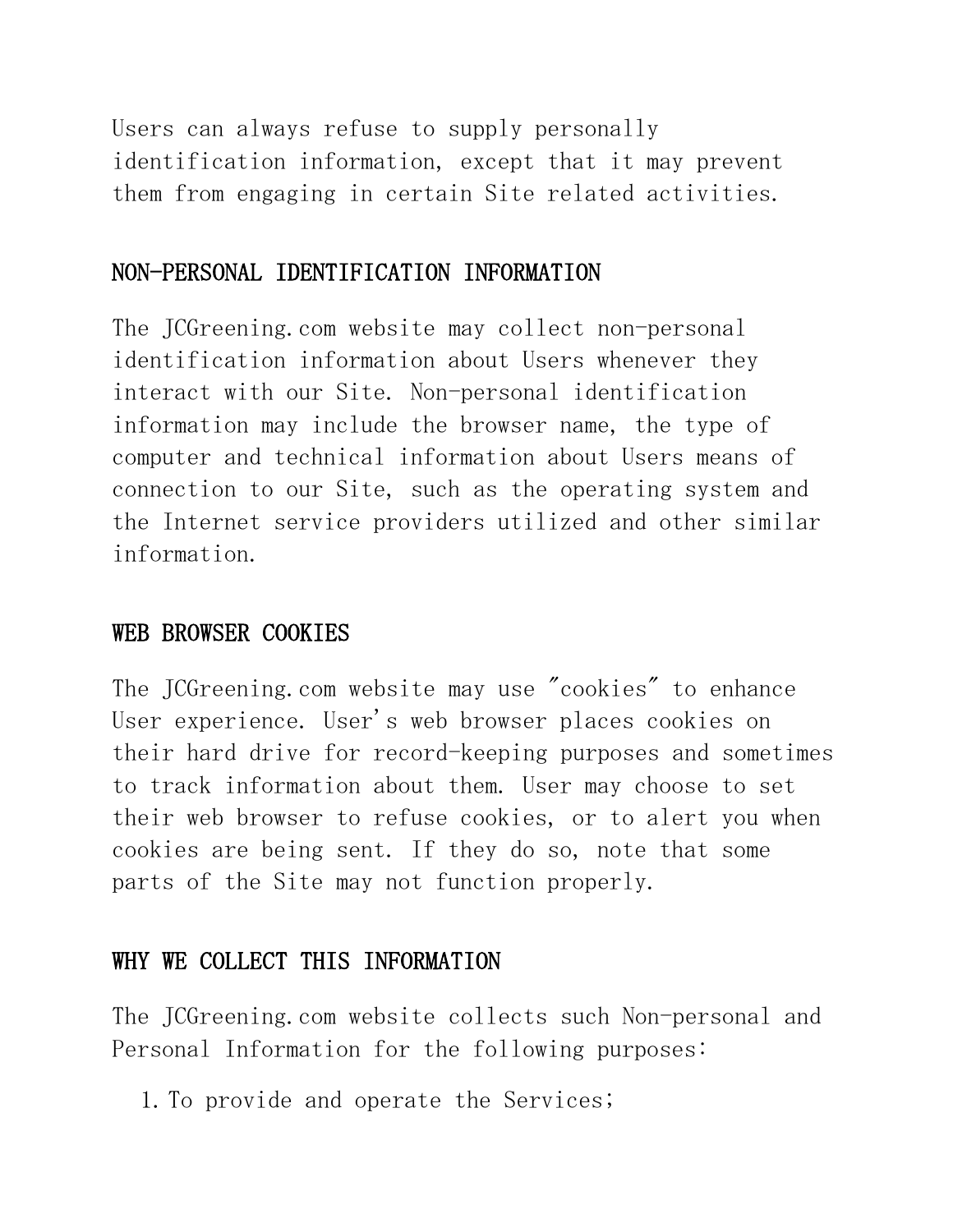- 2.To provide our Users with ongoing customer assistance and technical support;
- 3.To be able to contact our Visitors and Users with general or personalized service-related notices and promotional messages;
- 4.To create aggregated statistical data and other aggregated and/or inferred Non-personal Information, which we or our business partners may use to provide and improve our respective services;
- 5.To comply with any applicable laws and regulations.

## HOW WE USE COLLECTED INFORMATION

The JCGreening.com website may collect and use Users personal information for the following purposes:

- 1.To process payments. We may use the information Users provide about themselves when placing an order only to provide service to that order. We do not share this information with outside parties except to the extent necessary to provide the service.
- 2.To run a promotion, contest, survey or other Site feature.
- 3.To send Users information they agreed to receive about topics we think will be of interest to them.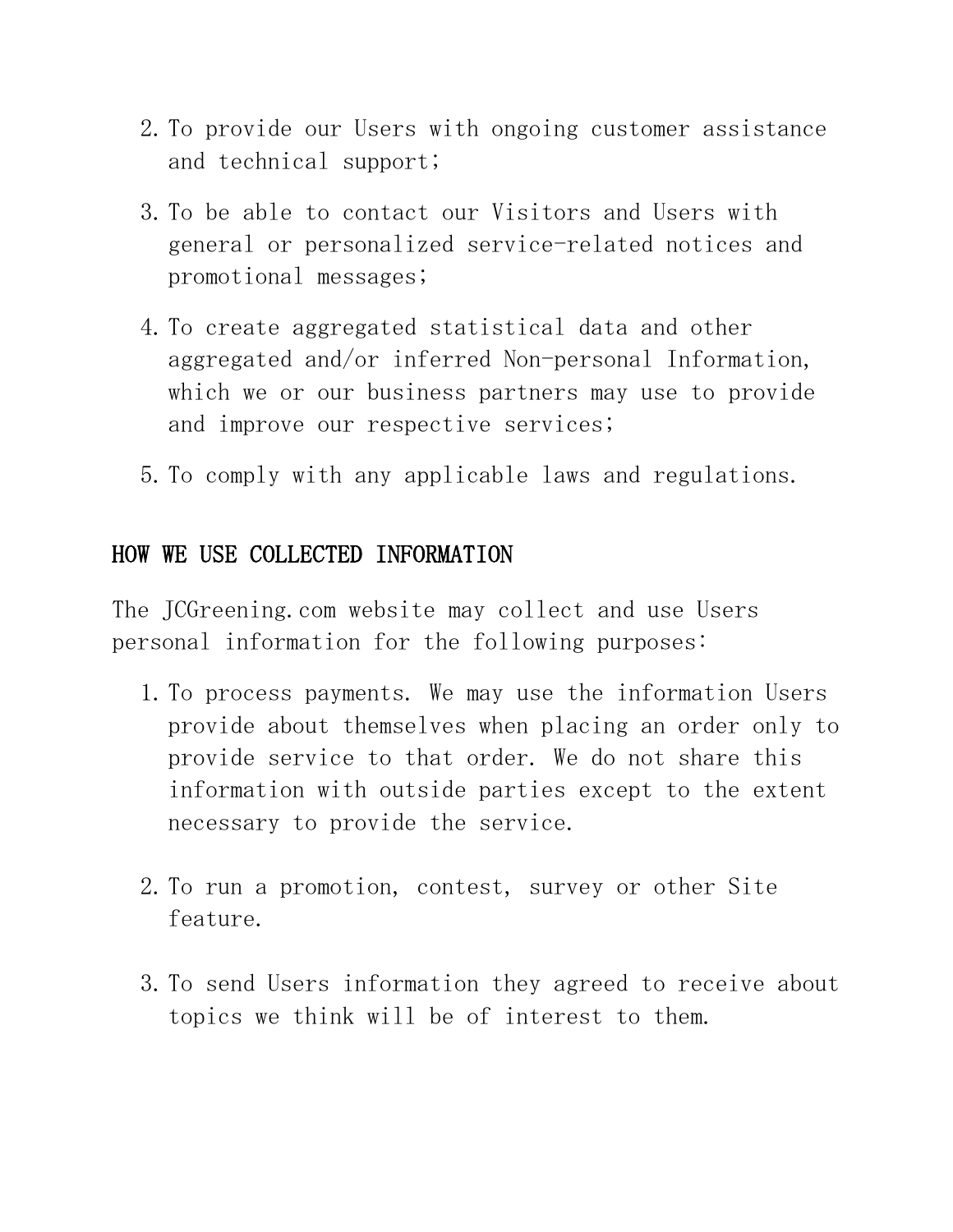- 4.To send periodic emails. We may use the email address to send User information and updates pertaining to their order. It may also be used to respond to their inquiries, questions, and/or other requests. If User decides to opt-in to our mailing list ("Become a Citizen/Fan"), they will receive emails that may include JCGreening.com news, updates, related product or service information, etc. If at any time the User would like to unsubscribe from receiving future emails, we include detailed unsubscribe instructions at the bottom of each email.
- 5.We may contact you to notify you regarding your account, to troubleshoot problems with your account, to resolve a dispute, to collect fees or monies owed,or as otherwise necessary to contact you to enforce our User Agreement, applicable national laws, and any agreement we may have with you. For these purposes we may contact you via email, telephone, text messages, and postal mail.

### HOW WE PROTECT YOUR INFORMATION

The JCGreening.com website adopts appropriate data collection, storage and processing practices and security measures to protect against unauthorized access, alteration, disclosure or destruction of your personal information, username, password, transaction information and data stored on our Site.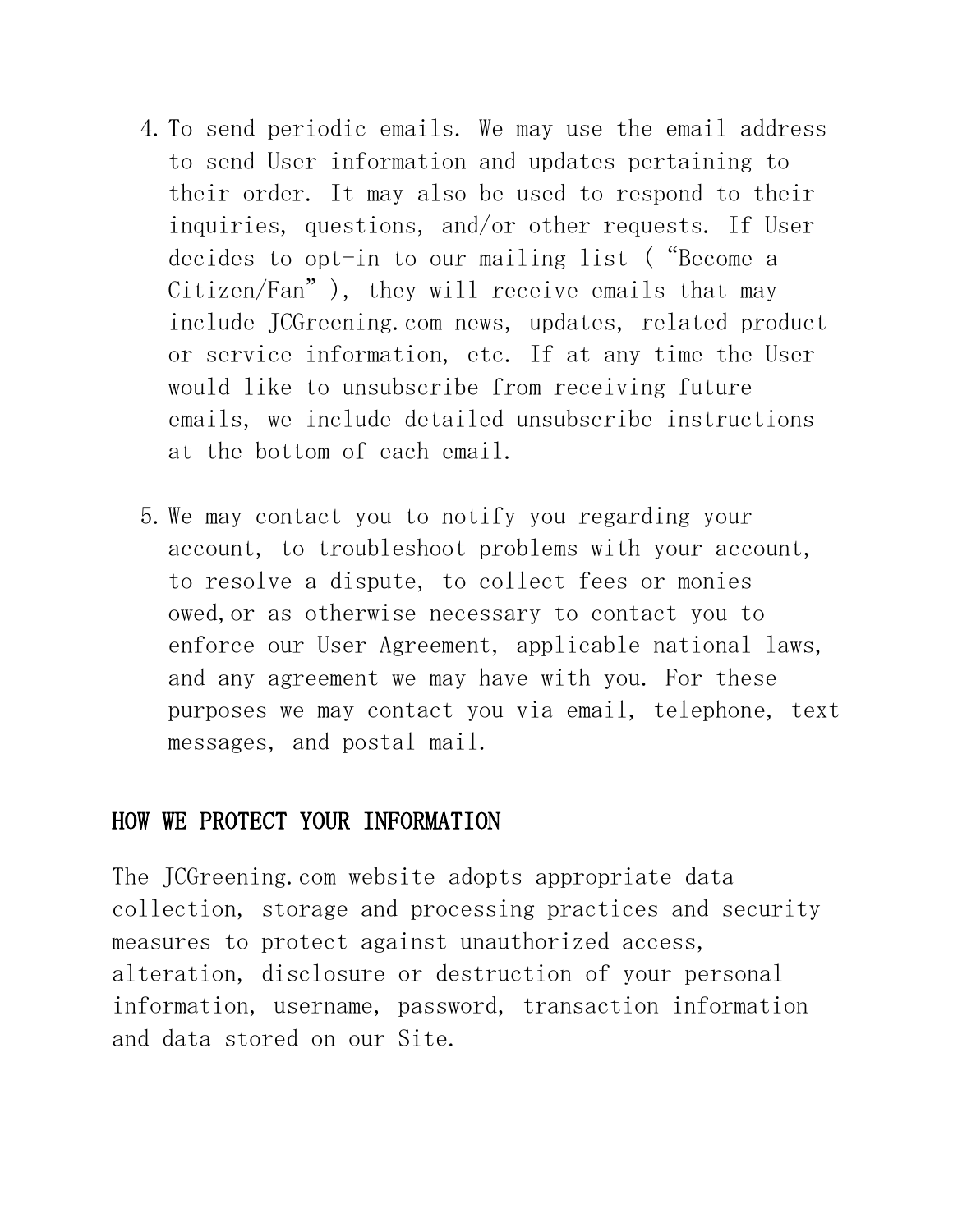Sensitive and private data exchange between the Site and its Users happens over a SSL secured communication channel and is encrypted and protected with digital signatures. Our Site is also in compliance with PCI vulnerability standards in order to create as secure of an environment as possible for Users.

Additionally, our company is hosted on the Wix.com platform. Wix.com provides us with the online platform that allows us to sell our products and services to you. Your data may be stored through Wix.com's data storage, databases and the general Wix.com applications. They store your data on secure servers behind a firewall.

All direct payment gateways offered by Wix.com and used by our company adhere to the standards set by PCI-DSS as managed by the PCI Security Standards Council, which is a joint effort of brands like Visa, MasterCard, American Express and Discover. PCI-DSS requirements help ensure the secure handling of credit card information by our store and its service providers.

### SHARING YOUR PERSONAL INFORMATION

The JCGreening.com website does not sell, trade, or rent Users personal identification information to others. We may share generic aggregated demographic information not linked to any personal identification information regarding visitors and users with our business partners, trusted affiliates and advertisers for the purposes outlined above.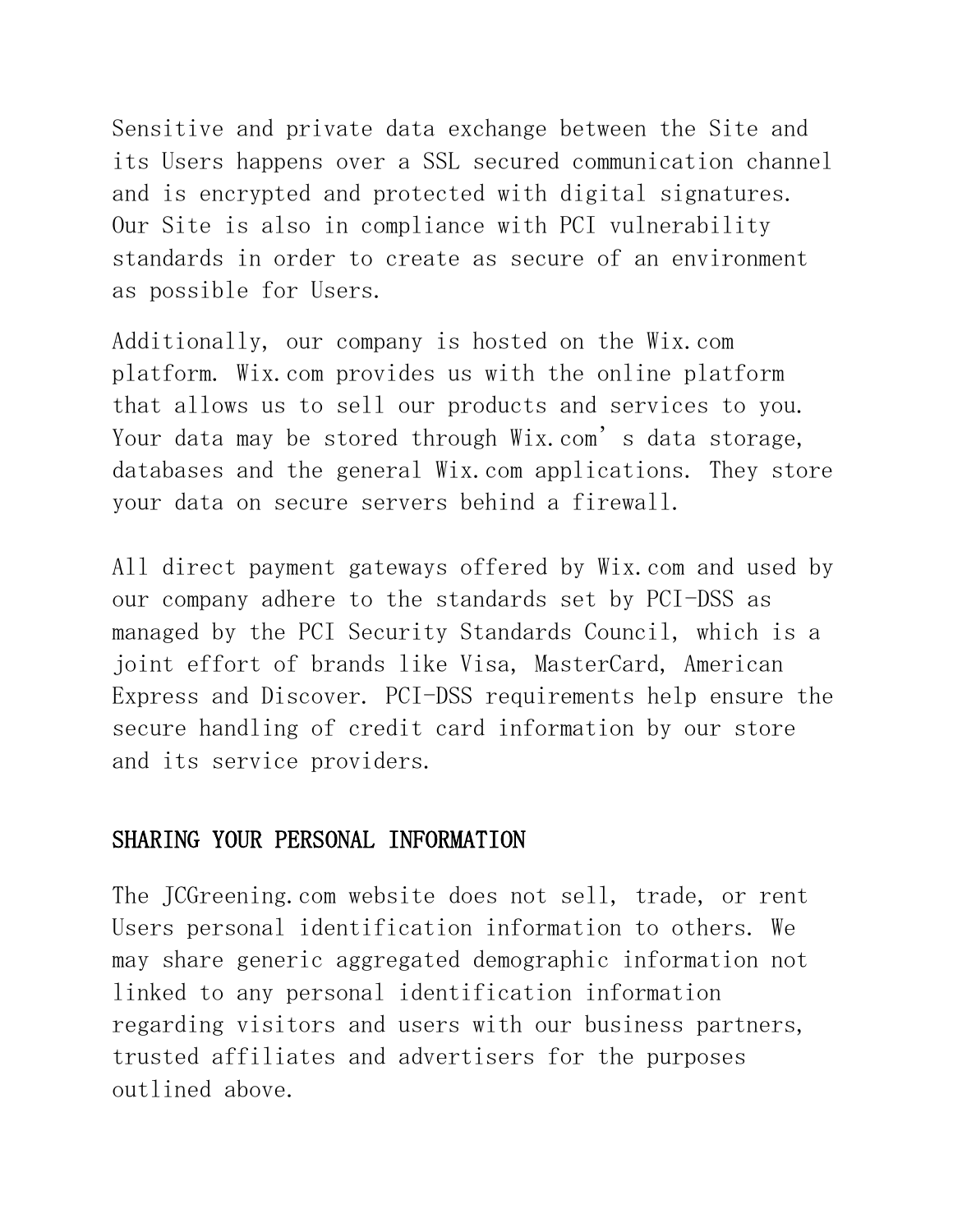## THIRD PARTY WEBSITES

Users may find advertising or other content on our Site that link to the sites and services of our partners, suppliers, advertisers, sponsors, licensors and other third parties. The JCGreening.com website does not control the content or links that appear on these sites and are not responsible for the practices employed by websites linked to or from our Site. In addition, these sites or services, including their content and links, may be constantly changing. These sites and services may have their own privacy policies and customer service policies. Browsing and interaction on any other website, including websites which have a link to our Site, is subject to that website's own terms and policies.

### CHANGES TO THIS PRIVACY POLICY

The JCGreening.com website has the discretion to update this privacy policy at any time. When we do, we will revise the updated date at the bottom of this page. We encourage Users to frequently check this page for any changes to stay informed about how we are helping to protect the personal information we collect. You acknowledge and agree that it is your responsibility to review this privacy policy periodically and become aware of modifications.

#### YOUR ACCEPTANCE OF THESE TERMS